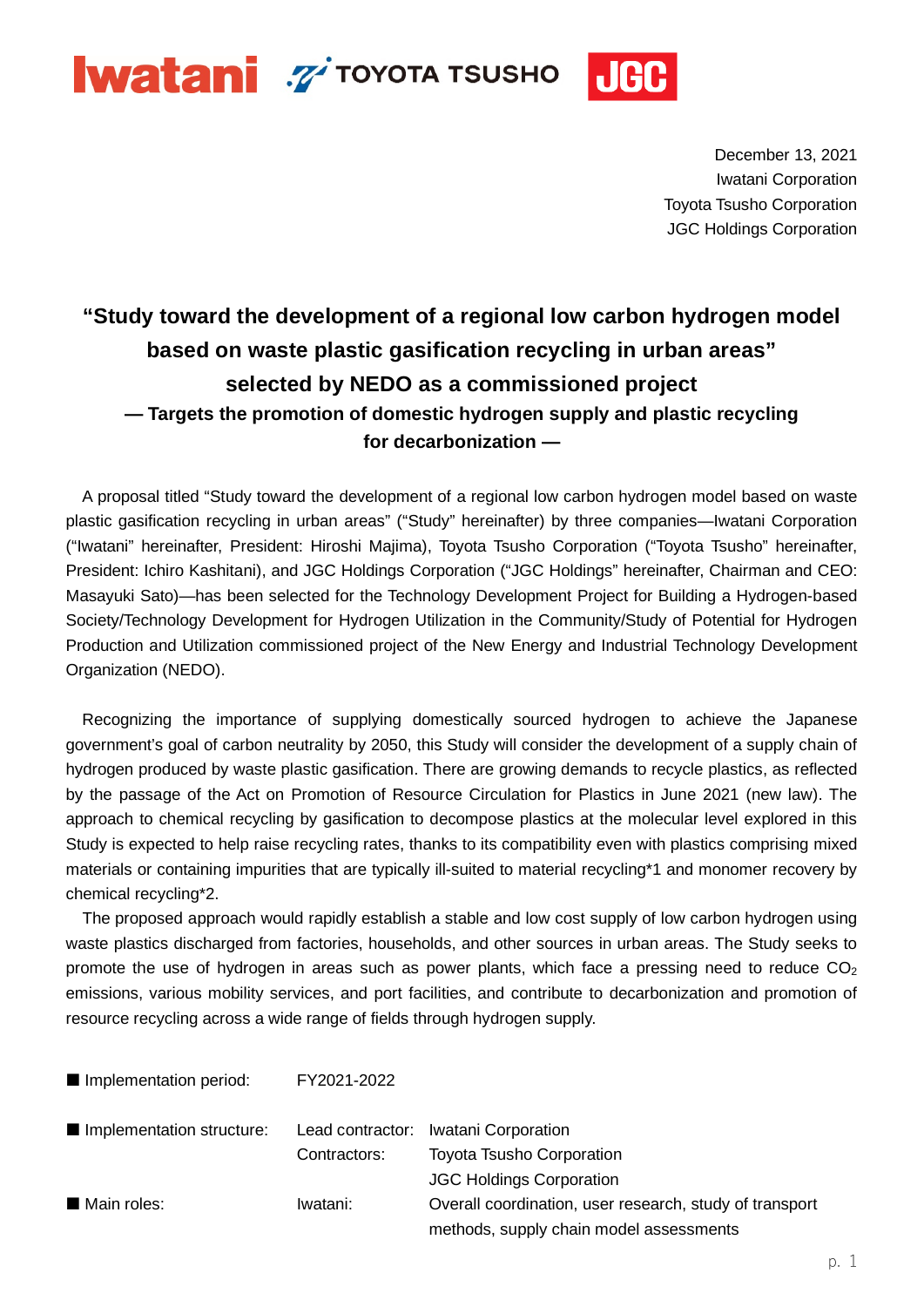Toyota Tsusho: Study of waste plastic recovery, user research, supply chain model assessments JGC Holdings: Study of waste plastic recovery, study of hydrogen production through gasification of plastics, supply chain model assessments

## Study specifics

Study of the potential for hydrogen production through gasification of waste plastics and models for community utilization in Aichi and Fukuoka prefectures

- $\Box$  Study of potential for hydrogen production
- Study of potential for waste plastic recovery
- Study of potential for hydrogen production through gasification of plastics
- $\Box$  Study of potential for hydrogen utilization
- User research
- Study of transport methods

## $\Box$  Study of comprehensive systems for hydrogen utilization

• Supply chain model assessments



## **<Supply chain model>**

We aim for early commercialization based on Study results.

- \*1 Method for recycling waste plastics though processing such as melting and molding while maintaining their molecular structures
- \*2 Method for recycling waste plastics by decomposing them into single molecular compounds (monomers), then polymerizing monomers thus obtained after removing impurities and refining